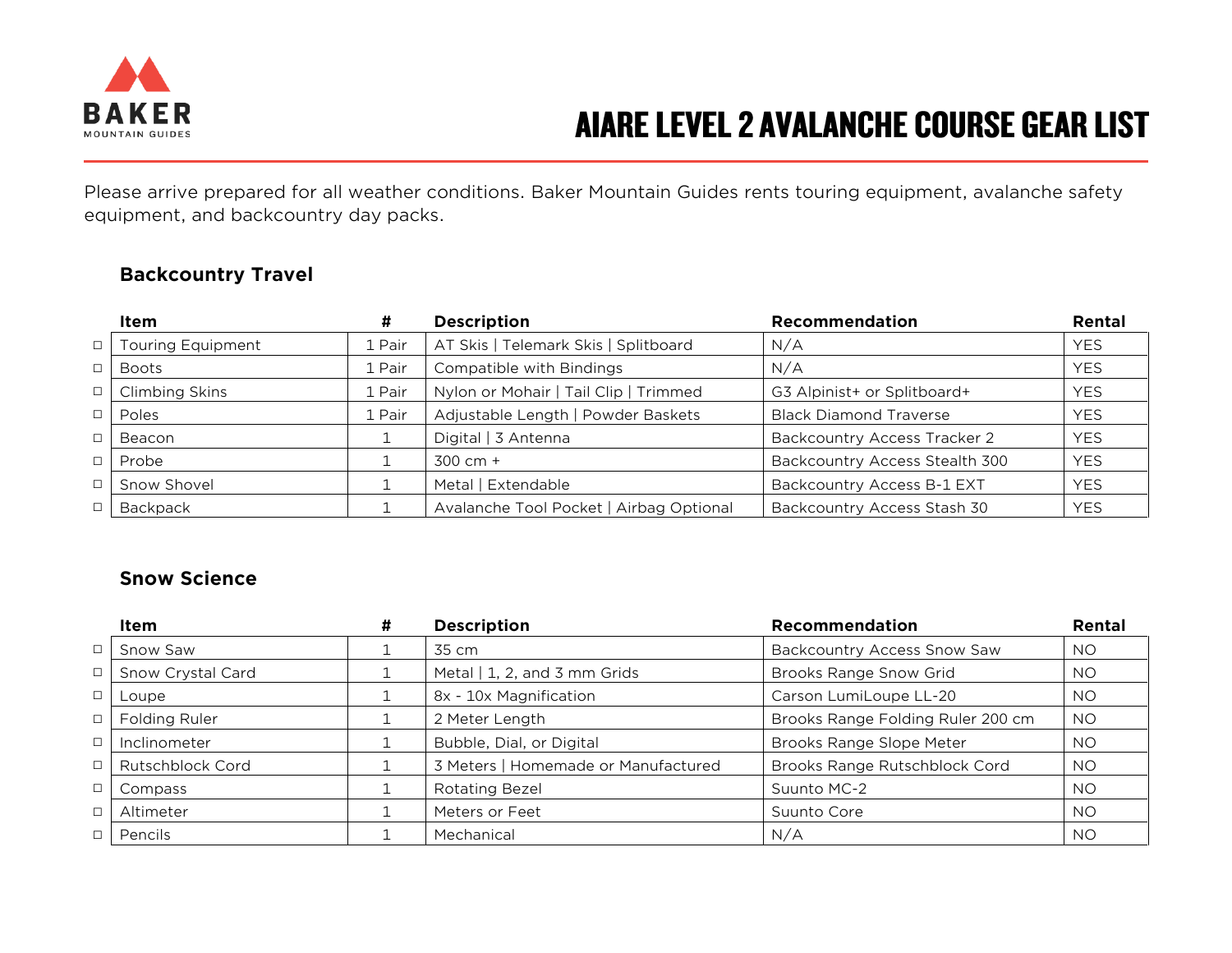

# AIARE LEVEL 2 AVALANCHE COURSE GEAR LIST

### **Clothing | Bottom**

|        | Item                   |        | <b>Description</b>                 | <b>Recommendation</b>            | Rental    |
|--------|------------------------|--------|------------------------------------|----------------------------------|-----------|
|        | Underwear              | 2 Pair | Wool or Synthetic   Brief or Boxer | Ex-Officio Give-n-Go Sport Mesh  | <b>NO</b> |
| $\Box$ | Baselayer Bottom       | 1 Pair | Wool or Synthetic   Full Length    | Smartwool Merino 150             | <b>NO</b> |
|        | $\Box$ Ski Socks       | 2 Pair | Wool or Synthetic   Calf Height    | Darn Tough Over-The-Calf Light   | <b>NO</b> |
| $\Box$ | Softshell Pants        | ⊥ Pair | Water Resistant   Breathable       | <b>Black Diamond Dawn Patrol</b> | <b>NO</b> |
|        | <b>Hardshell Pants</b> | . Pair | Waterproof Storm Layer             | Patagonia PowSlayer              | <b>NO</b> |

### **Clothing | Top**

|        | Item                | #      | <b>Description</b>                  | Recommendation                      | Rental    |
|--------|---------------------|--------|-------------------------------------|-------------------------------------|-----------|
| $\Box$ | Sports Bra (Women)  |        | Wool or Synthetic                   | Smartwool Seamless Racerback        | <b>NO</b> |
| $\Box$ | Baselayer Upper     |        | Wool or Synthetic   Longsleeve      | Smartwool Merino 150                | <b>NO</b> |
| $\Box$ | Midlayer Upper      |        | Wool or Synthetic   Longsleeve      | Patagonia R1 Full Zip               | NO.       |
| $\Box$ | Softshell Jacket    |        | Water Resistant   Breathable        | Patagonia R1 Tech Face Hoody        | <b>NO</b> |
| $\Box$ | Hardshell Jacket    |        | Waterproof Storm Layer              | Patagonia Pluma                     | NO.       |
| $\Box$ | Insulated Parka     |        | Midweight   Down or Synthetic       | Patagonia Macro Puff                | <b>NO</b> |
| $\Box$ | Light Weight Gloves | 1 Pair | Water Resistant   Light Insulation  | Black Diamond LightWeight Softshell | <b>NO</b> |
| $\Box$ | Mid Weight Gloves   | 1 Pair | Waterproof   Medium Insulation      | <b>Black Diamond Renegade</b>       | NO.       |
| $\Box$ | Hat                 |        | Wool or Synthetic   Low Profile     | Patagonia Beanie                    | <b>NO</b> |
| $\Box$ | Neck Gaiter         |        | Lightweight   Sun & Wind Protection | <b>Buff Original</b>                | NO.       |